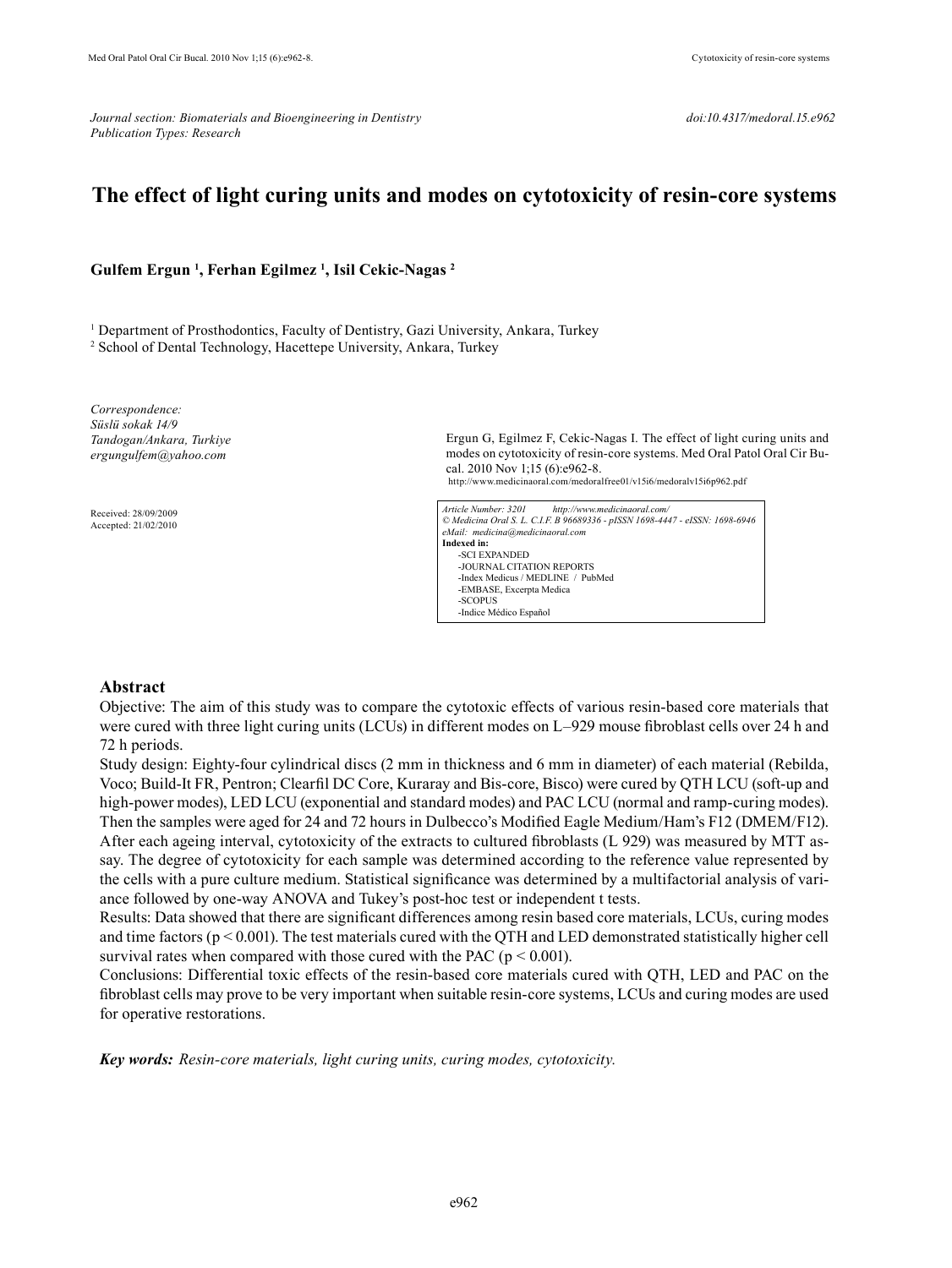# **Introduction**

Recently, tooth-colored composite resin core materials have been used as core build-up materials to restore vital teeth in restorative situations where the pulp is at higher risk or non-vital teeth especially with rapidly escalating demand for esthetic restorations in dentistry (1). In clinical situations, resin core restorations are preferred because they can prevent root fractures of non-vital teeth; require minimal intervention and cavity preparation (2). The rapid increase in esthetic dental restorative techniques has dramatically increased the use of light sources to photocure resin composites. At present, four different types of light curing sources are available: quartztungsten-halogen bulbs (QTH), plasma arc (PAC), light emitting diodes (LED) and argon-ion laser (3). LCUs that utilize very high intensity light are almost universally recommended. These recommendations are generally based on the shorter curing times required when using high intensity lights with physical and mechanical properties comparable to those of QTH lights (4). High intensity lights may provide higher values of the degree of conversion (DC) and better physical properties during the curing process of the resin composite. A lower degree of conversion could affect the longevity of the composite core restoration, because an incomplete conversion may result in unreacted monomers, which might dissolve in a wet environment. This fact could directly affect biocompatibility of the resin composite restorations (5).

Traditionally, QTH lights have been used in a continuous output mode while emitting a fairly high irradiance. Recently, new curing methods have been introduced (the soft start and exponential, pulse and ramp curing and, high and low intensity modes) (1). The soft start protocol has the option of operation with an initial period of low intensity illumination followed by high intensity illumination, which should control stress growth during resin composite cure (6).

In vitro and in vivo studies have clearly identified that some components of restorative resin composites are toxic (5,7). The mechanisms of cytotoxicity are related firstly to the short-term release of free monomers occurring during the monomer-polymer conversion. Secondly, long-term release of leachable substances is generated by erosion and degradation over time. Furthermore, ion release and proliferation of bacteria located at the interface between the restorative material and dental tissues are also implicated in the tissue response (7).

Virtually no information exists about the biological risks of light cured resin core materials that are commonly used clinically. With that in mind, the aim of the present study was to evaluate the in vitro cytotoxicity of resin core materials cured with different LCUs and curing modes. Accordingly, the following null hypotheses were tested:

1. The cytotoxic effects of cell culture evaluated at different experimental times show dependence on the type of resin core materials cured with different curing modes of high power LCUs.

2. The most toxic effects from resin core materials occur during the first 24 h of testing.

### **Material and Methods**

### *Cells*

The cells used for the experiments were L-929 mouse fibroblasts (L-929 An2 HÜKÜK 95030802; Ankara Şap Enstitüsü, Ankara, Turkiye). The cells were grown as monolayer cultures in T-25 flasks (Costar, Cambridge, MA, USA), subcultured three times a week at 37°C in an atmosphere of 5%  $CO_2$  in air and 100% relative humidity and maintained at third passage. The culture medium was Dulbecco´s modified Eagle medium (DMEM)/ Ham´s F12 nutrient mixture (1:1; Sigma, St Louis, MO, USA) supplemented with  $10\%$  (v/v) fetal bovine serum (FBS; Biochrom, Berlin, Germany) without antibiotics. Adherent cells at a logarithmic growth phase were controlled under an inverted tissue culture microscope (Olympus CK40, Japan) and detached with a mixture of 0.025% trypsin (Sigma) and 0.02% ethylenediaminetetraacetic acid (EDTA; Sigma), incubated for 2-5 min at 37°C and used for cell inoculation.

### *Sample preparation*

Four resin core dental restorative materials (2 mm in thickness and 6 mm in diameter) of shade A1 were used in this study  $(n = 84/per \text{ group})$  (Table 1). All samples were prepared by the same operator. Fig. 1 shows the schematic illustration of sample preparation. The resin core materials were placed into sterile circular polytetrafluoroethylene moulds. Polyethylene films and a 1 mm glass slide were placed on top of the mould to exclude excessive resin core material and to eliminate air bubbles. Then the samples were irradiated from the top through polyethylene films under aseptic conditions at laminar flow (Holten, Class II, Denmark) using soft-up and high-power modes of QTH LCU (QTH, Blue Swan Digital, 03-185, Dentanet) (1000 mw/cm<sup>2</sup>), standard and exponential modes of LED LCU (LED, Elipar Freelight 2, 939820014022, 3M Espe) (1200 mw/cm<sup>2</sup> ) and normal and ramp-curing modes of PAC LCU (PAC, PlasmaStar, SP-2000, P0500206, Monitex) (2250±50 mw/cm2 ). While high-intensity mode (provides full light intensity for the entire exposure period) corresponds to high power mode of QTH, standard mode of LED and normal mode of PAC; slow-up mode (curing cycle boost automatically from soft- start to high output) corresponds to soft-up mode of QTH, exponential mode of LED and ramp-curing mode of PAC.

The freshly prepared tested samples were placed immediately at the bottom of six well-plates (Costar, Cambridges, MA, USA). The samples were placed in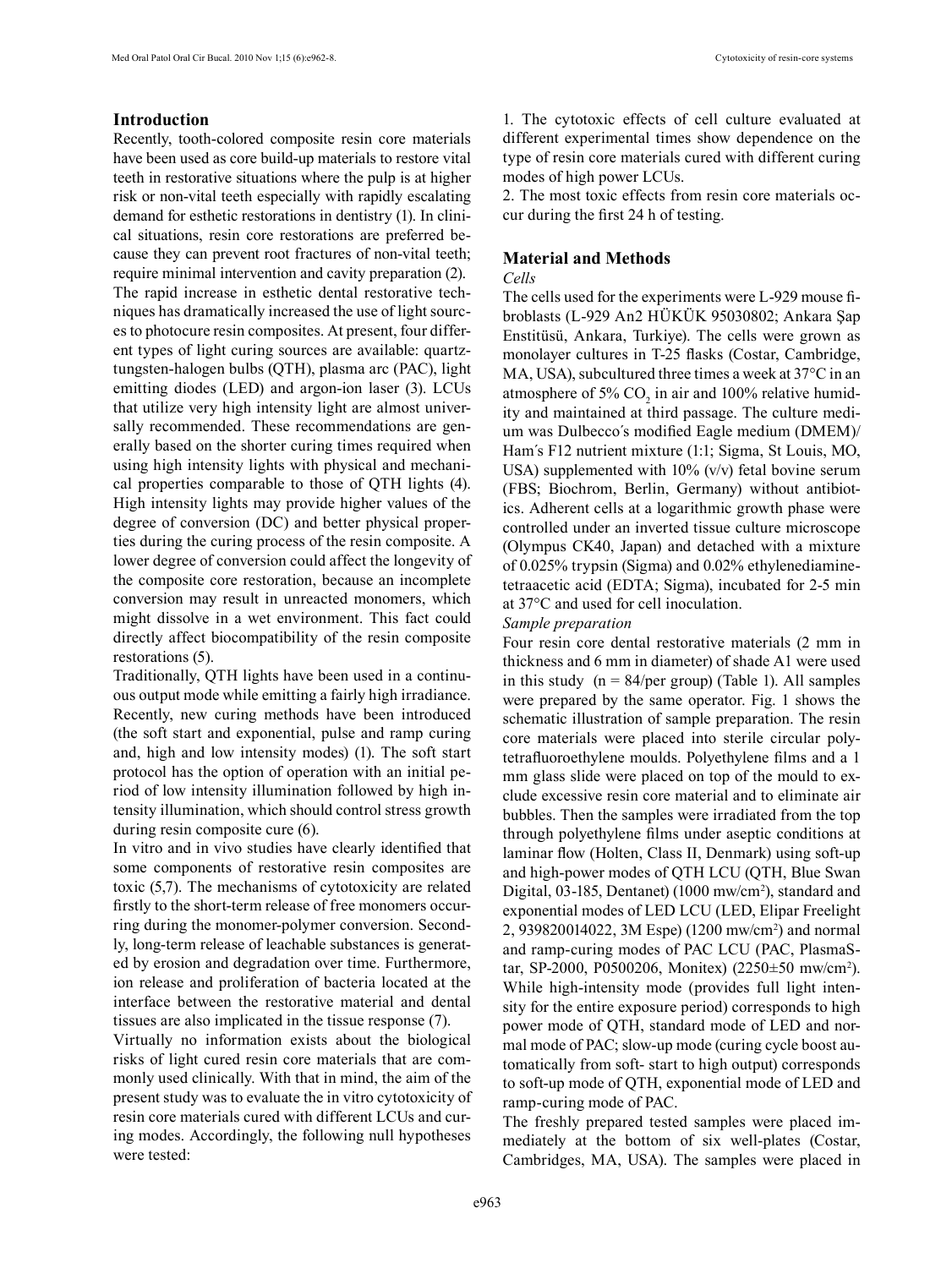| <b>Trade Name</b>                         | Code         | Composition                                                                                                                                                                                                                                             | Lot number | Manufacturer                                                  |  |
|-------------------------------------------|--------------|---------------------------------------------------------------------------------------------------------------------------------------------------------------------------------------------------------------------------------------------------------|------------|---------------------------------------------------------------|--|
| Rebilda DC                                | $\mathbf{A}$ | Bis-GMA <sup>a</sup> , diurethane dimethacrylate,<br>BHT <sup>b</sup> , benzoyl peroxide                                                                                                                                                                | 700114     | VOCO GmbH, Cuxhaven,<br>Germany                               |  |
| <b>Clearfil DC Core</b><br><b>Automix</b> | B            | Base: TEGDMA <sup>c</sup> , methacrylate<br>monomers, silanized glass fillers, silica<br>microfillers, photo/chemical initiator<br>Catalyst: Bis-GMA, TEGDMA <sup>c</sup> ,<br>silanated glass filler, silica microfillers,<br>photo/chemical initiator | 00029A     | Kuraray Medical Inc.,<br>Okayama, Japan                       |  |
| <b>BIS-CORE</b>                           | C            | <b>Base:</b> BisGMA, glass filler, UDMA <sup>d</sup> ,<br>fused silica Catalyst: Bis-GMA <sup>a</sup> ,<br>benzoyl peroxide                                                                                                                             | 0700004102 | Bisco Inc., Schaumburg,<br>U.S.A.                             |  |
| <b>Build-It FR</b>                        | D            | BisGMA <sup>a</sup> , UDMA <sup>d</sup> , HDDMA <sup>e</sup> , Silane<br>treated barium boro-alumino silicate<br>glass, Silane treated chopped glass fibers,<br>Pigments with initiators, stabilizers, UV<br>absorbers                                  | 143239     | Pentron Clinical<br>Technologies, LLC,<br>Wallingford, U.S.A. |  |

**Table 1.** Test materials and their composition according to manufacturers.





**Fig. 1.** Schematic illustration of sample preparation.

DMEM/F12 with 10% FBS and incubated at 37 °C in an atmosphere of 5%  $CO<sub>2</sub>$  in air without agitation for 24 h and 72 h. After the incubation, the extracts were filtered through 0.22 µm cellulose acetate filters (Millipore, Sigma, St. Louis, MO, USA).

#### *Cytotoxicity testing (MTT assay)*

The L-929 cell suspension with DMEM/F12 with 10% FBS and 1% antibiotic was prepared at a concentration of  $3 \times 10^4$  cells mL $^{-1}$  and inoculated onto 96-well cluster cell culture plates (100 µL per well). The multiwell plates were incubated at 37 °C, 5%  $CO_2$  in air for 24 h. After 24 h, the culture medium was removed from the wells and equal volumes (100  $\mu$ L) of the extracts were added into each well. In control wells, 100 µL DMEM/

F12 with 10% FBS and 1% antibiotic was added. After the 24 and 72 h incubation period test extracts were removed. Following removal of the test extracts, 100 µL per well DMEM/F12 with 10% FBS and 1% antibiotic and 12 µL MTT (tetrazolium salt 3-[4,5-dimethylthiazol-2-yl]-2,5- diphenyltetrazolium bromide) were added to each well and incubated in a dark environment for 4 h at 37 °C. Then, 96 wells were checked for formazan crystals with inverted tissue culture microscope. MTT was aspirated and 100  $\mu$ L per well of isopropanol (Merck, Darmstadt, Germany) was added to each well. Subsequently, the absorbance at 570 nm was measured using a UV-visible spectrophotometer (LPB Pharmacia, Bromma, Sweden). Then the viable cells were counted under a light microscope and calculated as a percentage of the controls. Each cytotoxicity assay was evaluated three times for each experimental group.

### *Statistical analysis*

Multiple analysis of variance (MANOVA) was employed to ascertain the effect of the different factors: resin core material (Rebilda, Build-It FR, Clearfil DC Core and Bis-core), LCU (QTH, LED and PAC), curing mode (high-intensity and slow-up modes) and experimental time (24 h and 72 h) on the dependent variable cytotoxicity. Interactions were included in the analysis. One-way ANOVA and Tukey's post-hoc tests or independent t tests were performed for multiple comparisons  $(\alpha = 0.05)$  (SPSS 11.5, SPSS Inc., Chicago, IL, USA).

#### **Results**

The cytotoxic effects of the resin core materials, the LCUs, curing modes, and experimental times on the fibroblast cells' survival rates were evaluated by multiple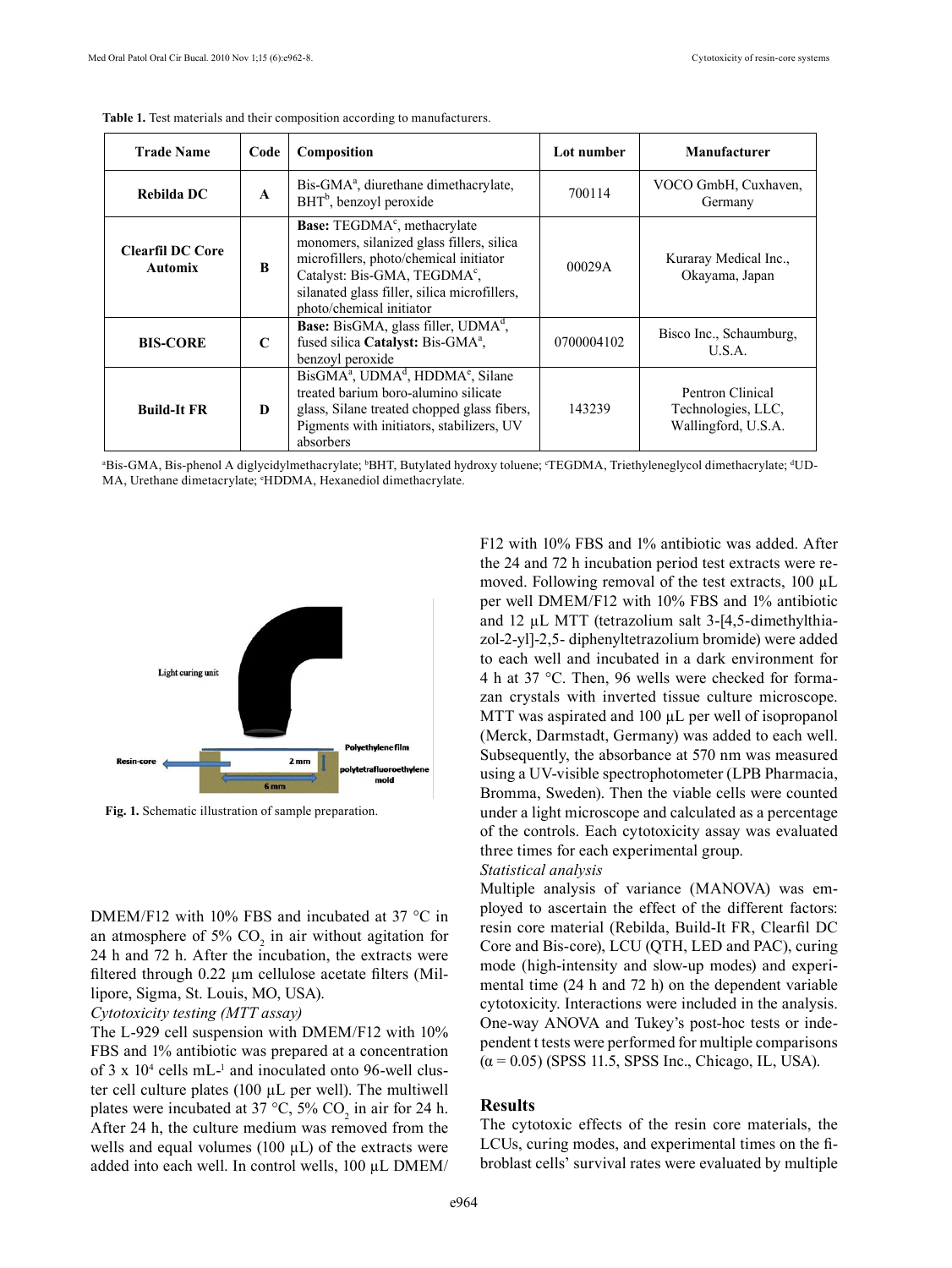analyses of variance. (Fig. 2) demonstrates the distribution of cell survival rates (%) of resin-core materials according to the LCUs. Additionally, the distribution of cell survival rates (%) on light curing modes in each resin-core material is shown in (Fig. 3).

According to the statistical analysis, there were significant differences among the CSR % of the tested materials (F = 730.477,  $p < 0.001$ ). The level of the tested materials' cytotoxicity can be rank based on the survival rates and ranking of those cytotoxicities (CSR %) indicated by  $C > A \approx D > B$ . Statistically significant ranking for CSR % of LCUs was obtained as follows: QTH  $\approx$  LED > PAC (F =  $436.613$ , p < 0.001). At the same time, statistically significant differences were found between curing modes of LCUs ( $F = 402.878$ ,  $p < 0.001$ ). According to these results, mean CSR % values of the tested materials acquired with high power, standard and normal modes were significantly higher than those obtained with softup, exponential and ramp-curing modes. Furthermore, a significant difference was observed in mean CSR % values of the tested materials at different experimental times (24h and 72h) ( $F = 34.245$ ,  $p < 0.001$ ). The mean CSR % results of the materials obtained at 24h were higher than their CSR % results obtained at 72h.



**Fig. 2.** The distribution of cell survival rates (%) on LCUs. Cell survival rates were expressed as a percentage of controls (cultures without samples).



Fig. 3. The distribution of cell survival rates (%) in each resin core material. Cell survival rates were expressed as a percentage of controls (cultures without samples).

The comparisons of cell survival rates among LCUs in each resin core material are presented in (Table 2). The interactions among the tested materials, LCUs, curing modes and experimental times demonstrated that material C cured with high-power mode of QTH at 24 h showed the highest CSR % value (95.61 %), while material B cured with ramp-curing mode of PAC at 24 h showed the lowest CSR % value (33.31 %).

### **Discussion**

In the present study, it was hypothesized that the cytotoxic effects of cell culture at different experimental times would show dependence on the type of resin core materials cured with different curing modes of high power LCUs. According to the results, there were significant interactions among the tested materials, the LCUs, curing modes and the experimental times ( $p <$ 0.001). Thus, the first null hypothesis was accepted.

Both resin content and percentage of monomer conversion of dental materials were considered as potential causes of cytotoxicity (8). The filler/resin ratio is important, since penetration of light into the composite is more difficult when the filler proportion is higher (5). Additionally, increasing filler/resin ratio progressively decreases conversion (9). If a resin composite shows a low degree of monomer conversion toxic substances may leach into the environment (10). Moreover, a previous study by Caughman et al. (8) evaluated the correlation between cytotoxicity, filler loading and curing time of dental composites and concluded that the percentage of monomer conversion increased, when the cellular toxicity decreased. The amounts of fillers used in the present study were 65%, 68.2%, 70.2% and 74% by mass for C, A, D and B, respectively and the statistical ranking for CSR% of the resin core materials were as follows:  $C > A$  $\approx$  D > B. These results were consistent with the previous studies as the filler content increases, the CSR% of the resin core materials increases.

Among the resin core materials used in this study, material B is a compound of Bis-phenol A diglycidylmethacrylate (Bis-GMA) and triethyleneglycol dimethacrylate (TEGDMA). The lowest CSR% of material B might be attributed to this agent, as in previous studies, TEGDMA was found to cause apoptosis (11), reduce the glutathione transferase P1 activity of human gingival fibroblasts and depletion of intracellular glutathione, as a major natural reducing agent (12). While TEGDMA was reported as mutagenic in a mammalian cell gene mutation assay, no mutagenic effects were detected with Bis-GMA and UDMA in gene mutation assays (13).

The trend toward decreasing cytotoxicity of resin-based materials by time related with the decline in mass release, is confirmed in earlier investigations (14,15). The high initial effect could be due to the fact that the leakage of substances from the materials occurs mainly dur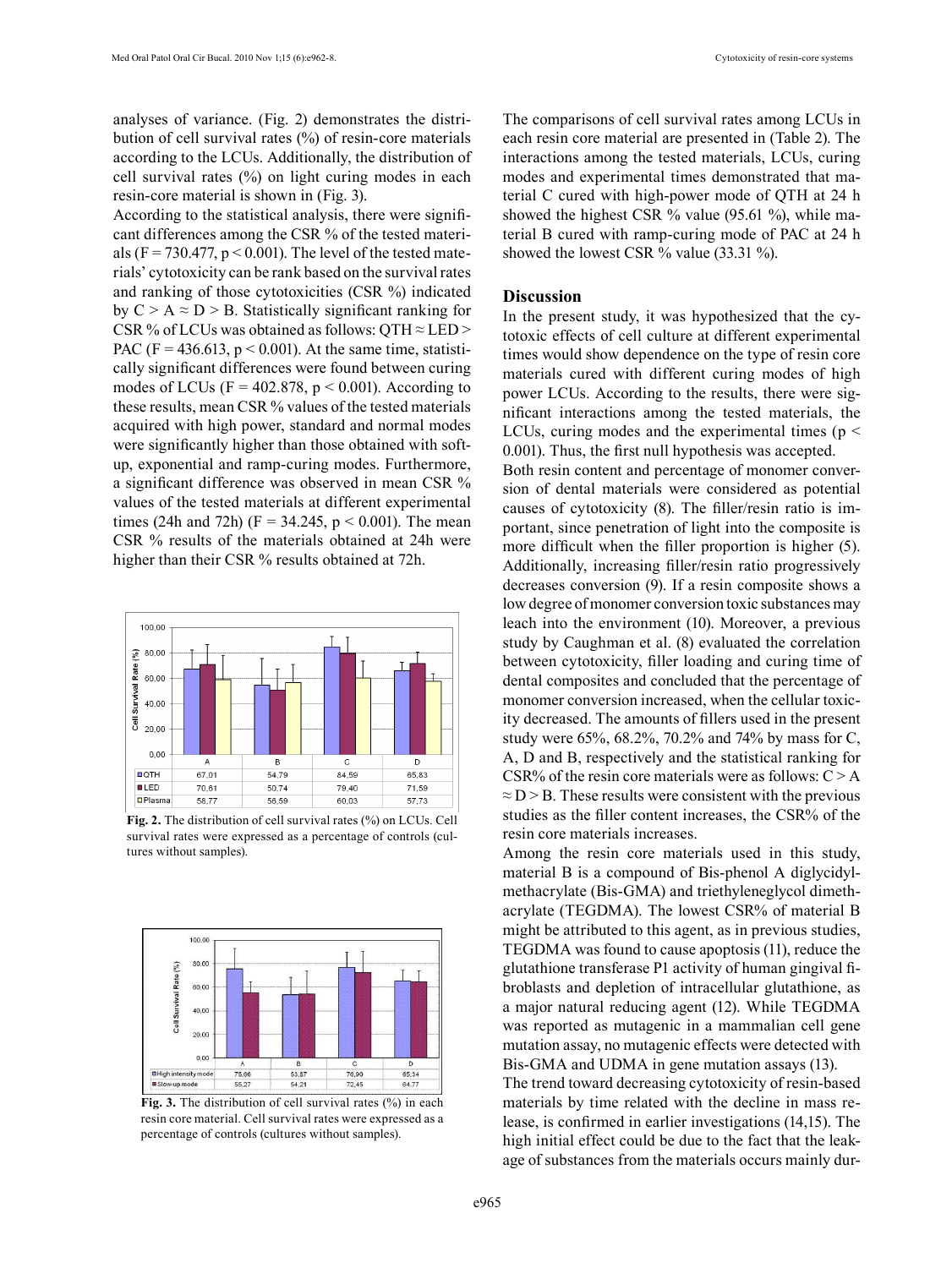$\mathbf{r}$ 

| <b>Tested</b><br><b>Experimental</b> |      | Modes of the              |             |                    | Mean square    |                |                   |                              |
|--------------------------------------|------|---------------------------|-------------|--------------------|----------------|----------------|-------------------|------------------------------|
| <b>Materials</b>                     | Time | LCU <sub>s</sub> '        | <b>LCUs</b> | CSR%               | <b>Between</b> | Within         | F                 | $\boldsymbol{P}$             |
|                                      |      |                           |             |                    | Groups         | <b>Groups</b>  |                   |                              |
|                                      |      | Soft-up                   | QTH         | 50.25              |                |                | 0.126             | 0.884                        |
|                                      |      | Exponential               | <b>LED</b>  | $\overline{51.02}$ | 0.484          | 3.846          |                   |                              |
|                                      |      | Ramp-curing               | PAC         | 50.86              |                |                |                   |                              |
|                                      | 24 h | High-power                | QTH         | 88.40              | 12.606         | 8.130          | 1.551             | 0.287                        |
|                                      |      | Standard                  | <b>LED</b>  | 92.49              |                |                |                   |                              |
|                                      |      | Normal                    | PAC         | 90.55              |                |                |                   |                              |
| A                                    | 72 h | Soft-up                   | <b>QTH</b>  | 58.62              | 527.240        | 4.392          | 120.047           | ${}< 0.001*$                 |
|                                      |      | Exponential               | <b>LED</b>  | 73.64              |                |                |                   |                              |
|                                      |      | Ramp-curing               | PAC         | 47.20              |                |                |                   |                              |
|                                      |      | High-power                | QTH         | 70.78              |                |                |                   |                              |
|                                      |      | Standard                  | <b>LED</b>  | 65.30              | 488.489        | 6.249          | 78.174            | ${}< 0.001*$                 |
|                                      |      | Normal                    | PAC         | 46.45              |                |                |                   |                              |
|                                      |      | Soft-up                   | <b>QTH</b>  | 36.47              |                | 0.396          | 41.066            | ${}< 0.001*$                 |
|                                      |      | Exponential               | LED         | 37.85              | 16.266         |                |                   |                              |
|                                      |      | Ramp-curing               | PAC         | 33.31              |                |                |                   |                              |
|                                      | 24 h | High-power                | QTH         | 33.88              | 919.106        | 0.905          | 1016.010          | ${}< 0.001*$                 |
|                                      |      | Standard                  | <b>LED</b>  | 36.56              |                |                |                   |                              |
|                                      |      | Normal                    | PAC         | 65.45              |                |                |                   |                              |
| B                                    |      | Soft-up                   | QTH         | 78.43              | 177.225        | 3.759          | 47.144            | ${}< 0.001*$                 |
|                                      |      | Exponential               | LED         | 75.34              |                |                |                   |                              |
|                                      | 72 h | Ramp-curing               | PAC         | 63.84              |                |                |                   |                              |
|                                      |      | High-power                | <b>QTH</b>  | 70.36              | 449.508        | 13.326         | 101.194           | ${}< 0.001*$                 |
|                                      |      | Standard                  | <b>LED</b>  | 53.20              |                |                |                   |                              |
|                                      |      | Normal                    | PAC         | 63.77              |                |                |                   |                              |
| $\mathbf C$                          |      | Soft-up                   | QTH         | 87.94              | 1392.320       | 4.196          | 331.807           | ${}< 0.001*$                 |
|                                      | 24 h | Exponential               | <b>LED</b>  | 94.04              |                |                |                   |                              |
|                                      |      | Ramp-curing               | PAC         | 54.05              |                |                |                   |                              |
|                                      |      | High-power                | QTH         | 95.61              |                |                |                   |                              |
|                                      |      | Standard                  | LED         | 86.38              | 180.794        | 3.926          | 46.046            | ${}< 0.001*$                 |
|                                      |      | Normal                    | PAC         | 80.18              |                |                |                   |                              |
|                                      | 72 h | Soft-up                   | QTH         | 78.50              | 1025.537       | 2.719          | 377.228           | ${}< 0.001*$                 |
|                                      |      | Exponential               | <b>LED</b>  | 75.20              |                |                |                   |                              |
|                                      |      | Ramp-curing               | PAC         | 44.95              |                |                |                   |                              |
|                                      |      | High-power                | QTH         | 76.29              | 220.904        | 4.050          | 54.547            | ${}< 0.001*$                 |
|                                      |      | Standard                  | LED         | 61.97              |                |                |                   |                              |
|                                      |      | Normal                    | PAC         | 60.94              |                |                |                   |                              |
| D                                    | 24 h | Soft-up                   | QTH         | 75.73              | 413.794        | 2.943          | 140.626           | ${}< 0.001*$                 |
|                                      |      | Exponential               | LED         | 69.85              |                |                |                   |                              |
|                                      |      | Ramp-curing               | PAC         | 53.10              |                |                |                   |                              |
|                                      |      | High-power                | QTH         | 64.12              |                | 4.439          | 67.909            | ${}< 0.001*$                 |
|                                      |      | Standard                  | LED         | 82.60              | 301.472        |                |                   |                              |
|                                      |      | Normal                    | PAC         | 66.62              |                |                |                   |                              |
|                                      | 72 h | Soft-up                   | <b>QTH</b>  | 57.92              |                | 3.085<br>0.924 | 84.963<br>121.928 | ${}< 0.001*$<br>${}< 0.001*$ |
|                                      |      | Exponential               | LED         | 74.11              | 262.089        |                |                   |                              |
|                                      |      |                           | PAC         | 57.92              |                |                |                   |                              |
|                                      |      | Ramp-curing<br>High-power |             |                    |                |                |                   |                              |
|                                      |      | Standard                  | QTH<br>LED  | 65.56<br>59.82     | 112.663        |                |                   |                              |
|                                      |      |                           |             |                    |                |                |                   |                              |
|                                      |      | Normal                    | PAC         | 53.31              |                |                |                   |                              |

**Table 2.** The comparison of cell survival rates (CSR %) of tested materials among LCUs and their modes at experimental times.

\*indicates significant differences at p < 0.05 (LCUs: Light curing units. CSR: Cell survival rate).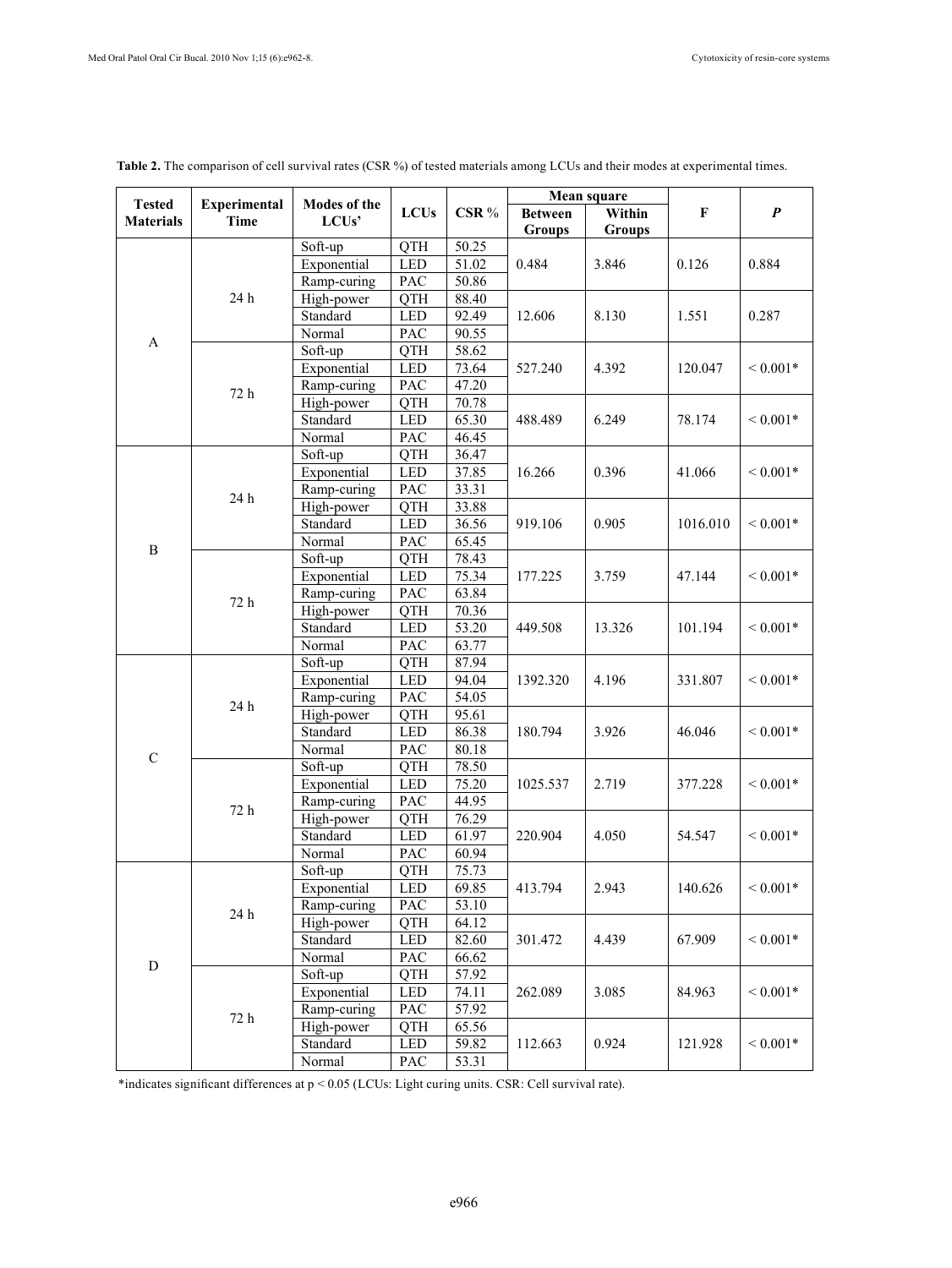ing the first day. A previous study by Franz et al. (14) evaluated the cytotoxicity of packable and nonpackable composite materials for 1, 2, 7 days or 6 weeks and found that the cytotoxicity of all substances diminished with increasing preincubation times. This finding was in accordance with the present study showing that CSR % of the materials obtained at 24h was higher than their CSR % results obtained at 72h, leading to the acceptance of the second null hypothesis.

The choice of the curing light and modes are also the important parameters affecting the release of toxic substances from resin-based materials (16,17). If resin-core systems are not cured thoroughly and do not reach a sufficient degree of monomer conversion, they can leach toxic and carcinogenic substances into the body of the patient (10). In the current study, the cytotoxic effects of various resin-based core materials were similar when cured with QTH and LED. The finding of the current study was in accordance with the finding of Uhl et al. (10) whom found no considerable difference in the temperature increase or the number of living cells within a pulp chamber model between halogen LCU and LED LCU.

A previous study reported that a given energy density can be delivered with different combinations of power density and exposure duration and they concluded that a reciprocal relationship exists between power density and exposure duration (16). In the present study, Elipar Freelight 2, a high-intensity LED LCU, has exposure time options as follows: 5, 10, 15 and 20 sec according to the manufacturer´s instructions. Because of the high light intensity (1200 mW/cm<sup>2</sup>) of this LCU, these time periods corresponds to the time periods (10, 20, 30 and 40 sec) of conventional light curing unit that has light intensity of 600-800 mW/cm2 for halogen technology or 300-400 mW/cm<sup>2</sup> light intensity for LED. Thus, the normal exposure times for conventional units can be cut in half without compromising curing performance. Similarly, according to the manufacturer´s instructions of PAC LCU that has been used in this study, this LCU can produce four times as much of light intensity as the conventional LCU. Thereby, the curing time could be shortened to as much as  $\frac{1}{4}$  of the curing time of the conventional halogen lamp. Therefore, in the present study, resin core materials were cured with high intensity QTH (high power and soft-up modes) for 20 sec, with LED (standard and exponential modes) for 20 sec, with normal mode of PAC 10 sec and with ramp-curing mode of PAC for 6 sec. The mean CSR% values of high intensity modes were found to be significantly higher than slow-up modes. This could be attributed to the uncured monomers and the differences between the polymer networks of resin-core materials formed after curing with high-intensity and slow-up modes. Furthermore, these observations might suggest that slow-up modes are less

efficient in monomer conversion than high intensity modes. When the conversion value is lower than optimal, monomer leaching from resin based material will damage the cells (17). A previous study by Knezevic et al. (18) investigated the curing mode intensities on cell culture cytotoxicity/genotoxicity and indicated the higher DNA damage measured for cultures cured by low intensity mode when compared to the other modes (high intensity and soft start). In another study by Knezevic et al. (19), they compared the cytotoxicity of composite materials cured with different modes (high intensity, soft start and low intensity modes) of LED LCUs and concluded that longer curing time with lower intensity results in less cytotoxicity than shorter curing exposure using higher intensity of light.

All LCUs produce heat during polymerization at varying levels. Furthermore, resin composites generate some heat while they polymerize. Even though PAC LCUs polymerize faster than other LCUs, they cause a higher risk of pulpal damage due to their increased heat generation compared to other LCUs (20). In previous studies, PAC LCU was shown as the most potent elevator of temperature (20,21). Nevertheless, Uhl et al. (10) investigated the effect of heat from light curing units and dental composite curing on cells in vitro and indicated not only that the temperature may have an effect on the living cells, but also that cells may be negatively affected by the uncured composite or light of the LCUs. In the present study, the relation between the light curing unit and the composition of the material seems to be evident for all the resin-core materials except material B, where curing quality possibly reduces the amount of free toxic substances. The reduction in cell viability of material A, C, D was 41%, 40%, 42% less after use of PAC as compared with other LCUs, respectively (Fig. 2). It can be assumed that a high energy density of PAC LCU (2250±50 mw/cm<sup>2</sup>) produced a more cytotoxic effect than QTH and LED LCUs. In accordance with the present study, Wataha et al. (22) evaluated the biological effects of three different LCUs (QTH, PAC and laser) on the cellular function of fibroblasts in vitro. They found that while PAC suppressed the succinic dehydrogenase activity of mitochondria (cell function), QTH and laser did not suppress the activity. Therefore, a long curing time more than recommended can cause biological damage on the oral tissue.

In vitro standardization of cytotoxicity testing that can simulate in vivo situation would enhance biocompatibility of new restorative biomaterials, and determine the curing efficiency of innovative LCUs. Further research on the elution time and release of components from resin-based materials cured with different curing modes and methods would be helpful to better understand the biological risks of these restorative materials and LCUs.